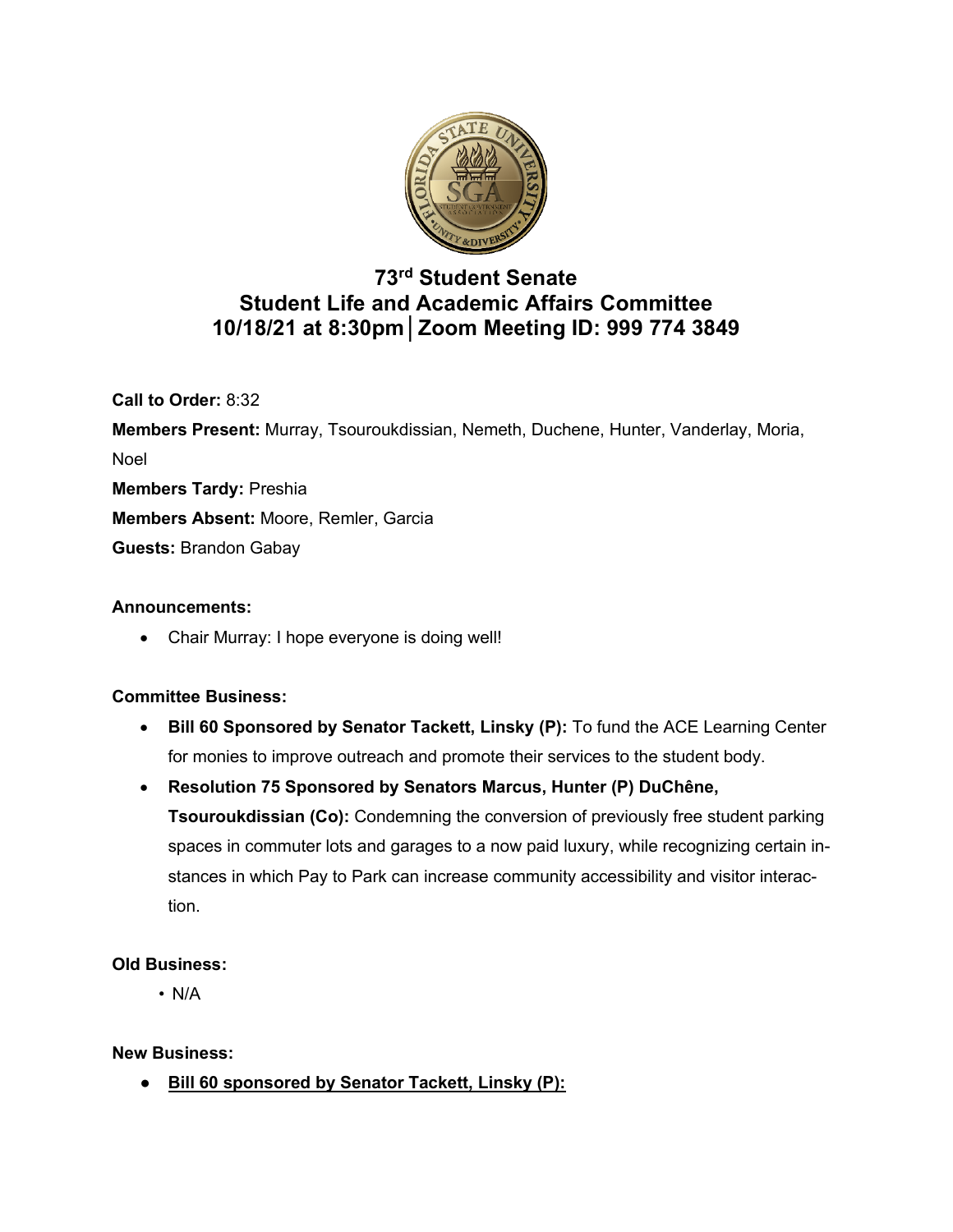- **○** Opening Statement:
	- Great to see you all again! This bill is pretty straight forward. We funded ACE in sweepings, but we accidentally deleted the line item when we formatted the bill. This bill will fund t-shirts, sticky pins, snacks, pens with a highlighter function, and shipping.
- **○** Technical Non-Debatable Questions:
	- **■ Duchene moves to enter round-table discussion; Tsouroukdissian seconds**
- **○** Round-Table Discussion:
	- **■ Hunter moves to call to question; Tsouroukdissian seconds**
- **○** Closing Statement:
	- Thank you all for getting this through quick!
- **○** Vote:
	- Yes: 7 [Tsouroukdissian, Nemeth, Duchene, Hunter, Vanderlay, Moria, Noel]
	- **■** No: 0
	- **■** Abstain: 0
	- **■ BILL 60 DOES PASS**

#### **● Resolution 75 Sponsored by Senators Marcus, Hunter (P):**

- **○** Opening Statement:
	- Marcus: You all have seen something very similar, but we decided it needed to be revamped. Senators Hunter, Duchene, and I met to revamp the purpose of it. We redid a lot of the language and added some whereas clauses acknowledging that it does increase accessibility for visitors as well as changing wording to include the specific frustrations of students. Essentially it is a more well rounded and better written version of the resolution I presented before.
	- Duchene: We made the resolution a little more pointed and clear. We geared a lot of the language at parking that was taken away from students because we do recognize that some was taken away from faculty, and I'm going to be honest by saying that I don't mind that. It's more relevant to students and expresses the views of the student body better than the first version.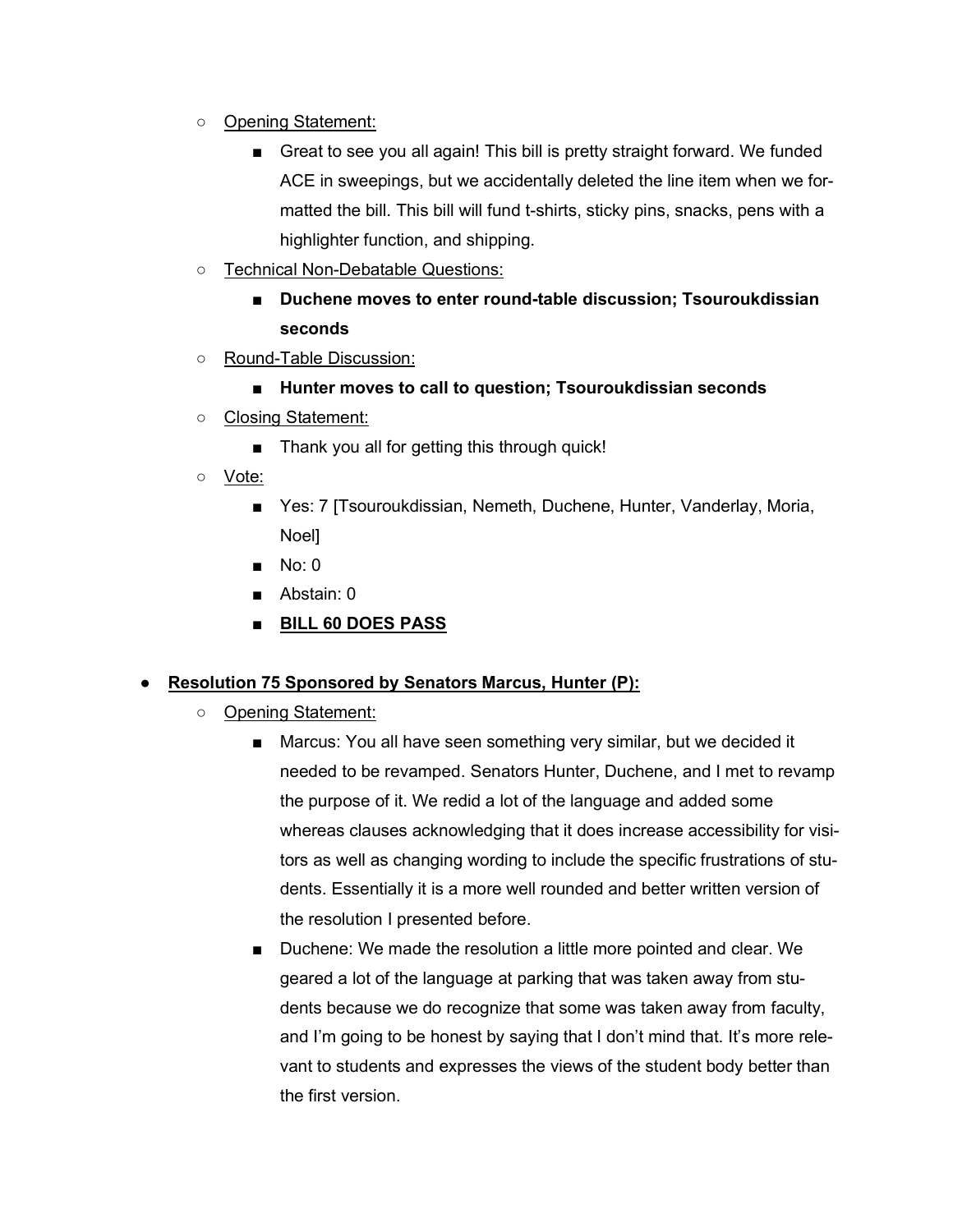- Hunter: I think that you all should take a look at the past resolution versus this to see the changes. We are really proud of this, so if you have any questions, please let us know.
- **○** Technical Non-Debatable Questions:
	- **■ Tsouroukdissian moves to enter round-table discussion; Nemeth seconds**
- **○** Round-Table Discussion:
	- Tsouroukdissian: This a lot more well written than the first time it was presented to us, and I think it's ready for the floor.
	- **■ Hunter moves to call the question; Tsouroukdissian seconds**
- **○** Closing Statement:
	- This is going to be my last piece of legislation going through Senate. It embodies a populism I have tried to take through my Senate experience with me. If there is one thing I have been asked throughout my FSU experience, it is how we can improve parking. Although most of that is out of the hands of Senate, we can start the conversation of why we took away parking from students and where this money is going to. Unfortunately the parking website is not the easiest in contacting people, but passing this resolution will show we are listening to students and are frustrated with the new system. I'm looking forward to hearing this on the floor, and thank you for being a great committee to present to!
- **○** Vote:
	- Yes: 8 [Tsouroukdissian, Nemeth, Duchene, Hunter, Vanderlay, Moria, Noel, Preshia]
	- **■** No: 0
	- **■** Abstain: 0
- **○ RESOLUTION 70 DOES PASS**

## **Unfinished Business:**

• N/A

#### **Closing Announcements:**